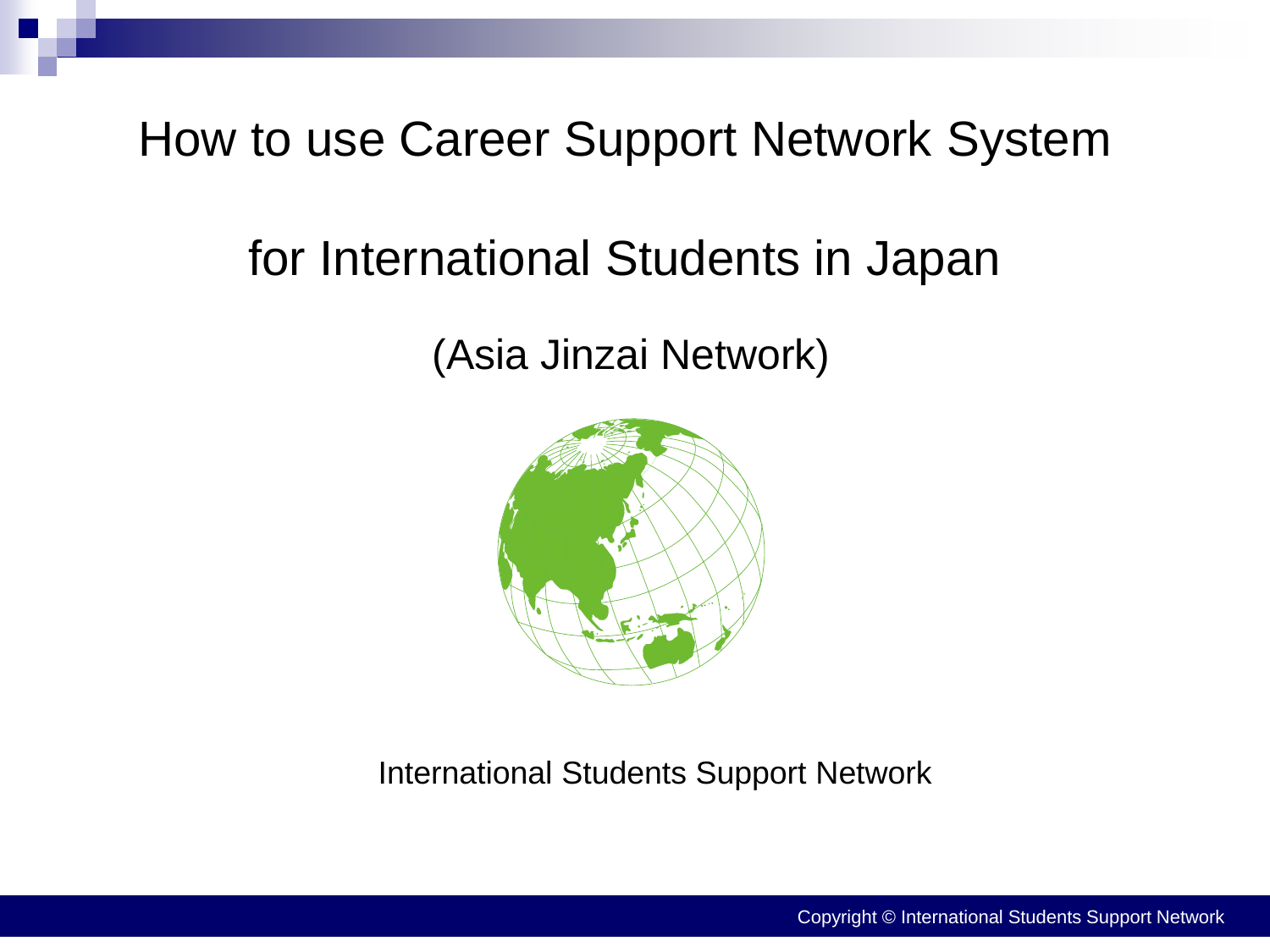## 1. What is Career Support Network System for International Students in Japan?

#### 1.1 About Career Support Network System for Foreign Students in Japan

"Career Support Network for International Students in Japan" is a system to enhance support for foreign student on their job hunting. Is only provided for university member with an official approval.

 Those who wants to get a job in Japan, this system will show you about Japanese way of job-hunting and how to prepare for it. You can learn from the web within 24 hours.

 Also, we provide information about job openings which company is eager to hire international student and guidance, seminar, combined information sessions and so on.

#### 1.2 Support for foreign student's job hunting

- 1. Manual and job hunting knowledge. (About 50 movies are provided)
- 2. Test preparation. (e-learning) (About 200 questions for practice)
- 3. Business Japanese. (e-learning) (18 movies are provided)
- 4. Information of company information session for foreign student.
- 5. Information of combined information session.
- 6. Information of guidance and seminar for foreign student.
- 7. Information from university which you are attending.
- 8. Other information related to international student job-hunting.

Available on Smartphone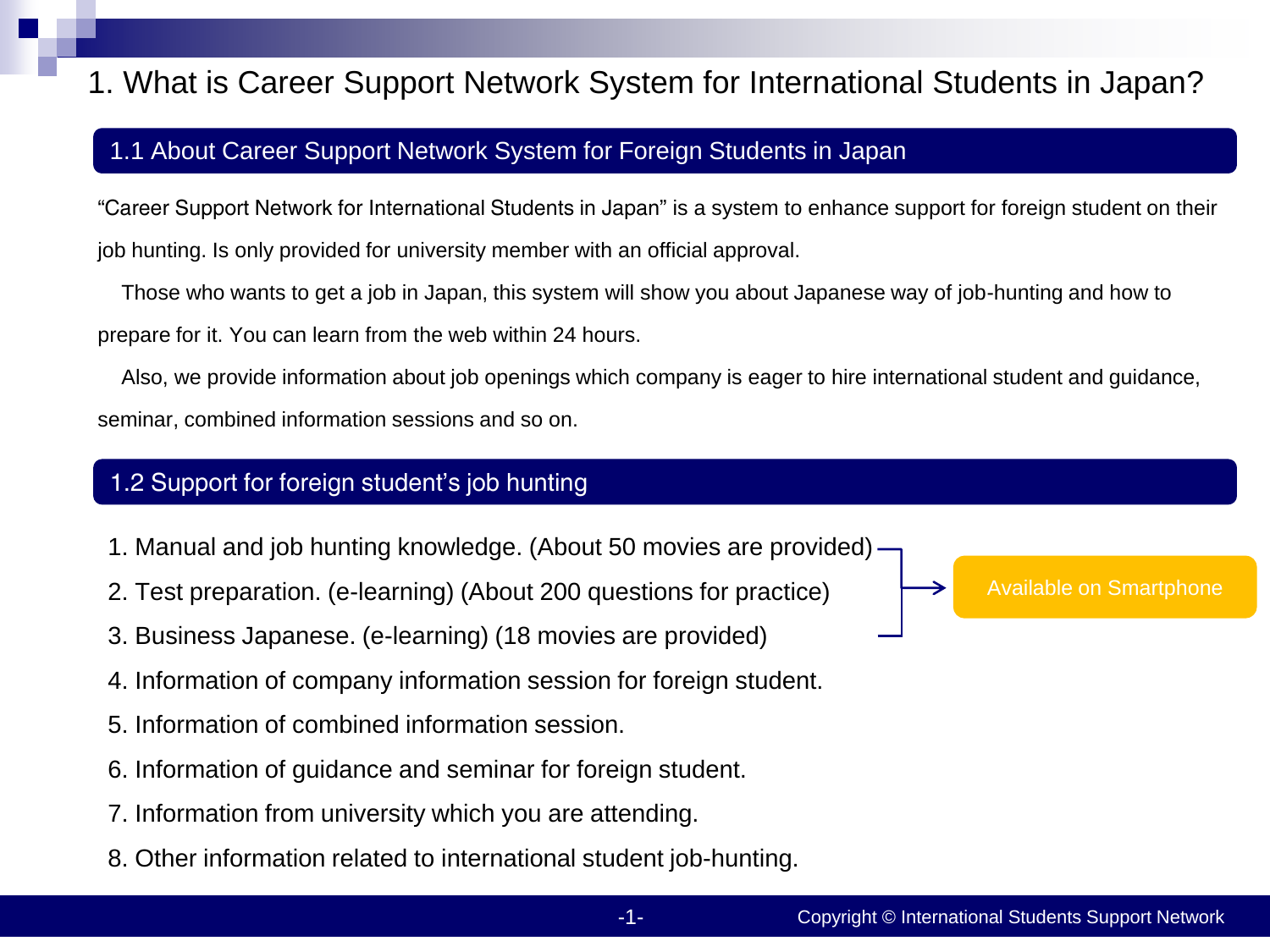## 2. How to entry the site

In order to use "Asia Jinzai Network", you have to follow the procedure to get an ID and password.

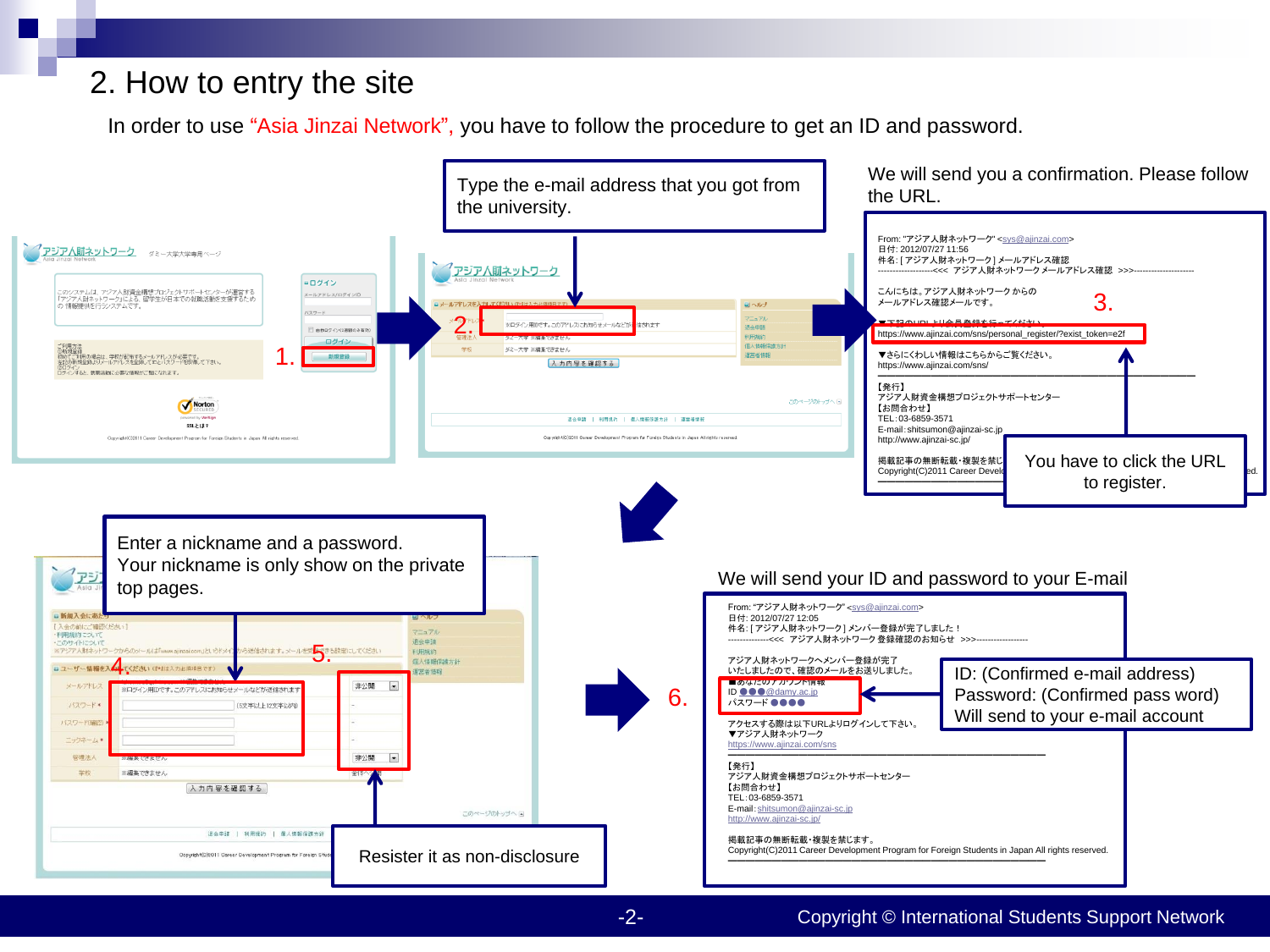## 3. About top page

On the top page, you will see new contents for each section. If you want to see English content of outline and preparation for job hunting, please check and click. **4 Study about Job hunting** If your Japanese level is N3 of JLPT, you can also see content of **9** ビジネス日本語 (business Japanese)

| アジア人助ネットワーク                                                                                                                                                                                                                                                        |                                                                                                |  | 上うこそ、あさん                                            |                |                  |  |  |
|--------------------------------------------------------------------------------------------------------------------------------------------------------------------------------------------------------------------------------------------------------------------|------------------------------------------------------------------------------------------------|--|-----------------------------------------------------|----------------|------------------|--|--|
|                                                                                                                                                                                                                                                                    |                                                                                                |  | MY PAGE                                             | MY INFORMATION | <b>IF LOGOUT</b> |  |  |
|                                                                                                                                                                                                                                                                    | MY PAGE BOARD LIST LIBRARY                                                                     |  |                                                     |                |                  |  |  |
|                                                                                                                                                                                                                                                                    |                                                                                                |  |                                                     |                |                  |  |  |
| <b>BOARD</b>                                                                                                                                                                                                                                                       | $\bullet$                                                                                      |  |                                                     |                |                  |  |  |
| ■ 11/30 20:48 2015年3月卒業者向け求人情報検索…<br>■ 11/06 15:52 2015年3月卒業者向け就職支援コン…<br>留学生就職支援ネットワークシステム利…<br>■ 11/06 15:46<br>■ 07/08 12:30 英語版 就職活動の概要コンテンツをリ…<br>■ 04/16 15:26 事務局からのお知らせ:「内定に近づく…<br>■ 03/29 21:14 留学生就職支援ネットワークシステム利…<br>■ 11/15 17:46 アジア人財ネットワーク2014年3月… |                                                                                                |  |                                                     |                |                  |  |  |
| <b>LIBRARY</b>                                                                                                                                                                                                                                                     |                                                                                                |  |                                                     |                | 3                |  |  |
| 就職活動概要・スケジュール                                                                                                                                                                                                                                                      | 自己分析<br>■ 01/09 B-4 仕事の選び方                                                                     |  | 業界·企業研究<br>■ 02/20 C-17 金融業                         |                |                  |  |  |
| ▣ 01/16 A-13 面接<br>▣ 12/12 A−12 筆記試驗                                                                                                                                                                                                                               | ■ 12/03 B-3 「自分什様書」の作り                                                                         |  | ■ 02/20 C-16 商社                                     |                |                  |  |  |
| Study about Job hunting                                                                                                                                                                                                                                            | エントリーシート・筆記試験対策                                                                                |  | SP問題集                                               |                | 6                |  |  |
| D 08/26 I-8 Interview<br>■ 08/26 I-7 Written test***<br>Ω                                                                                                                                                                                                          | ■ 12/26 D-6 学生時代に頑張ったこと<br>■ 12/26 D-5 志望動機の書き方の                                               |  | <b>■ 03/06 SP陳習問題23 集合2</b><br>■ 03/06 SP瞭習問題22 確率2 |                |                  |  |  |
| 採用情報・ガイダンス・企業説明シ                                                                                                                                                                                                                                                   | 面接対策                                                                                           |  | ビジネス日本語                                             |                | g                |  |  |
| ■ 03/06 関東地域「株式会社日立国際電気 ■ 02/06 E-8 電話·メールのマナー<br>■ 02/27 近畿地域「第2回 韓国人材対象… ■ 02/06 E-7 個人面接対策のボイント                                                                                                                                                                 |                                                                                                |  | ■ 01/31 0面接③こんなときどうする<br>■ 01/31 C面接2グループディスカッション   |                |                  |  |  |
| 2015年3月卒業者向け<br>企業求人情報は こちら                                                                                                                                                                                                                                        |                                                                                                |  |                                                     |                |                  |  |  |
|                                                                                                                                                                                                                                                                    |                                                                                                |  |                                                     |                | このページのトップへ 国     |  |  |
| 利用規約   個人情報保護方針  <br>退会申請<br>運営者情報                                                                                                                                                                                                                                 |                                                                                                |  |                                                     |                |                  |  |  |
|                                                                                                                                                                                                                                                                    | Copyright(C)2011 Career Development Program for Foreign Students in Japan All rights reserved. |  |                                                     |                |                  |  |  |

-3-

#### Outline and schedule of job hunting (JP)

You can learn outline and how to prepare for job hunting.

#### Self analyze (JP)

**2**

**3**

**4**

How to self analyze which require for writing application form.

Research company and industry (JP) Information about various industry and company which matches you.

#### Study about job hunting. (English)

You can learn outline and what you should do for job hunting in Japan in English.

#### Preparation for application form and paper test (JP)

Basic information about application form and paper test.

Practice question for SPI (JP)

Efficient way to solve question which foreign student have hard time to resolve.

Information about recruit, guidance, and company information session (JP)

Recruit information especially for foreign student.

Preparation for interview (JP)

Basic information about interview and careful point which foreign student tend to miss or fail.

**9** Business Japanese (JP for over level 3)

For studying business level Japanese which require while doing job hunting in Japan.

#### **10** Research LIBRARY function

Research past content with LIBRARY function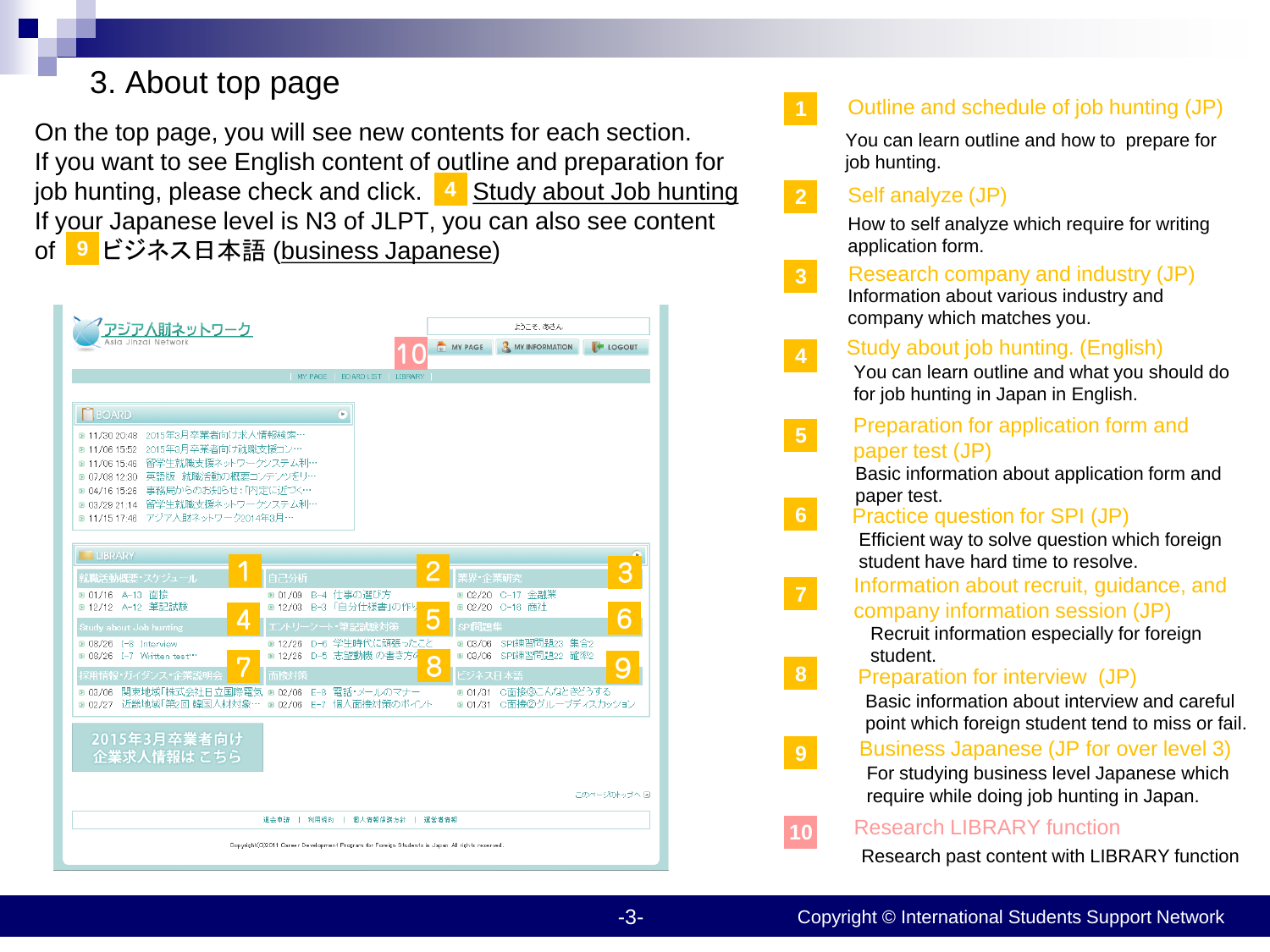### 4. How to see and browse the LIBRARY

The top page only shows new contents, so if you want to see past content, please follow the steps below.